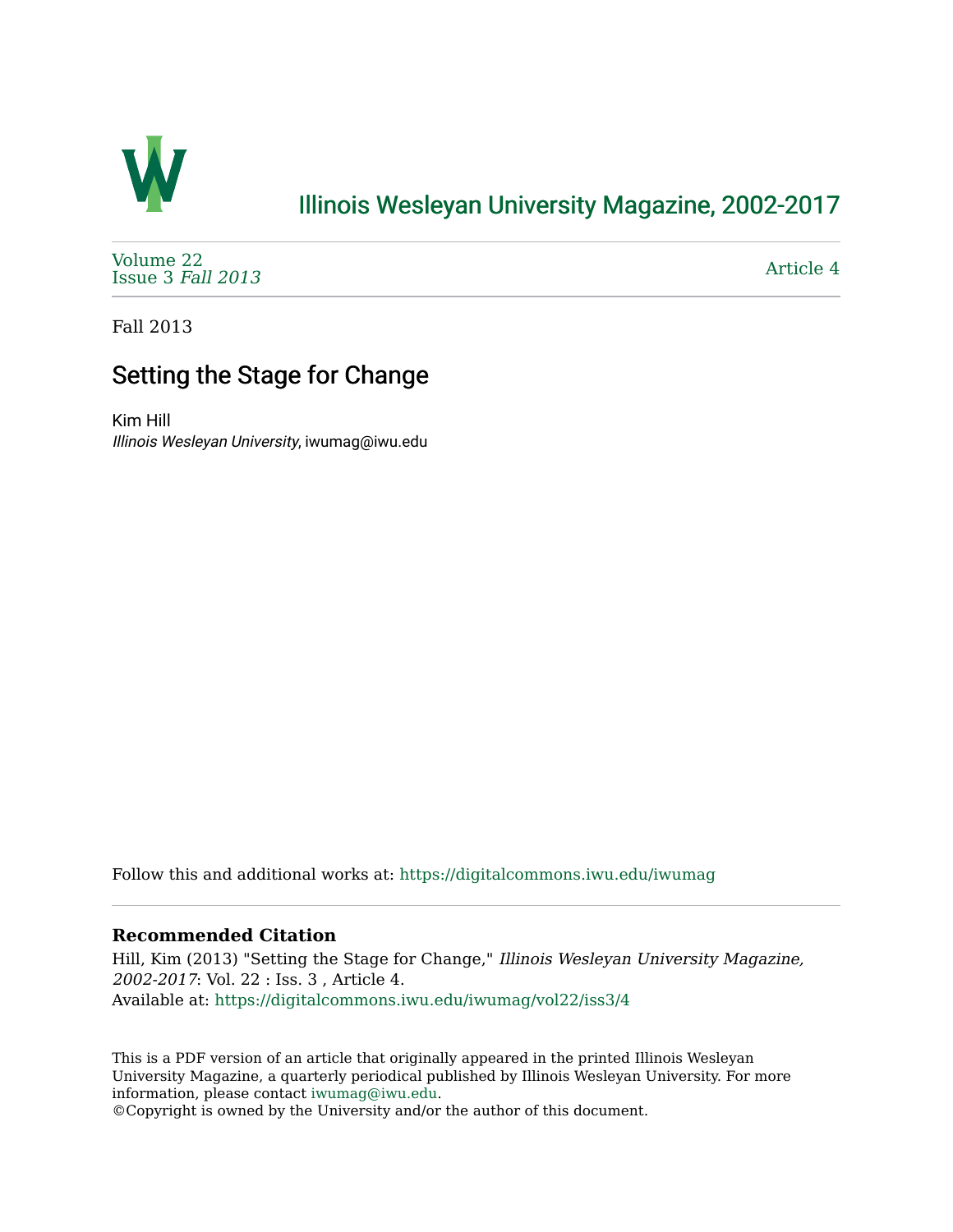### **Setting the Stage for Change**

**Alumni and students creatively worked side-by-side with IWU theatre faculty to create an indelible portrayal of the struggles of America's working poor.** 

#### **Story by KIM HILL**

It is a warm Friday evening in Chicago's affluent Lincoln Park neighborhood. Revelers spill out of trendy bars and restaurants. Fashionably dressed residents push toddlers in strollers or zip about on bikes retailing for more than the cost of a month's rent in the city's poorer neighborhoods just miles away.

Some of those Lincoln Park residents are now sauntering through the doors of the Greenhouse Theatre Center. The multi-stage facility serves as an "incubator" for small- to mid-sized theatre companies.



**On load-in day, even the show's director carries gear. IWU Theatre Professor Dani Snyder-Young's nonprofit company produced "Nickel and Dimed" with seed funding from the University. (Photo by Lloyd DeGrane)**

Soon after taking their seats in the auditorium and flipping through a *Playbill* that advertises Polynesian cruises and a capital investment firm, the audience will be transported to a world that exists all around them but which many of them barely know. As the provocative drama *Nickel and Dimed* unfolds, six actors portray the daily lives of the working poor, trying to preserve their dignity while surviving another day in a society where the American Dream seems to shrink before their eyes.

*Nickel and Dimed* is the inaugural production of the nonprofit TangleKnot Theatre, a new company created by Dani Snyder-Young, IWU assistant professor of theatre arts. The play by Joan Holder is based on the 2001 best-seller *Nickel and Dimed: On (Not) Getting By in America*. Chosen for IWU's Summer Reading Program for first-year students in 2006, the book gives journalist Barbara Ehrenreich's account of time she spent working undercover in a series of low-paying jobs (maid, waitress, retail worker). Holden's play focuses on Barbara's emotional journey as she witnesses and experiences firsthand the many barriers, injustices and dangers faced by low-wage workers who contribute far more to society than they are given credit for.

*Nickel and Dimed* received positive reviews and sold out several performances in its four-week run. Younger IWU theatre alumni who had already made their way onto Chicago's robust theatre scene held critical technical and design positions on the production. The play also gave current students a chance to work on a professional off-campus production. School of Theatre Arts Director Curtis C. Trout designed the set, Snyder-Young directed the play and the production's seed funding was provided by IWU in the form of an Artistic and Scholarly Development Grant.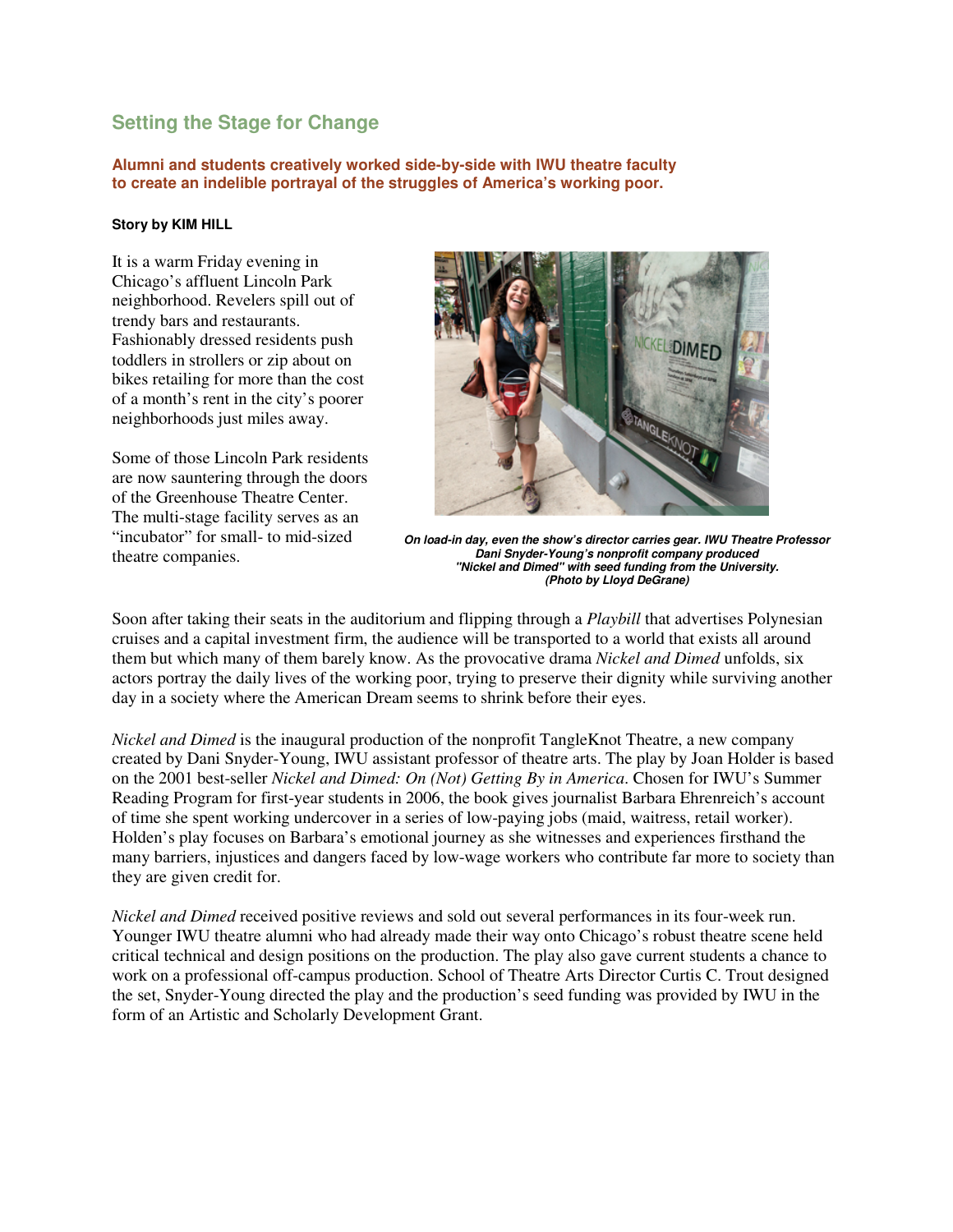

**IWU School of Theatre Arts faculty, alumni and students joined talents for the production. (Photo by Lloyd DeGrane)**

Snyder-Young chose *Nickel and Dimed* as TangleKnot's inaugural production, in part, because she saw so few theatre companies addressing sensitive topics like class, privilege or the lives of the working poor.

"It's so taboo to talk about class because to talk about class you have to talk about money, and it's not polite to talk about money," says Snyder-Young. Those taboos don't exist in courses she teaches at Illinois Wesleyan — from theatre history and theory to directing, playwriting and dramaturgy — where she invites students to "interrogate one another, and me," asking tough questions about "who we are as people and what our roles are in the world."

Snyder-Young is convinced many Americans would like to have the same frank discussions, but can find few sanctioned places for them to do so. Seeing the potential for theatres to provide such a space motivated her to write the book*Theatre of Good Intentions: Challenges and Hopes for Theatre and Social Change*, published this fall by Palgrave Macmillan.

"The book critiques the limits of theatre in making social change," says Snyder-Young. "I created TangleKnot because writing the book left me with questions about how audience members engage with theatre that has political and social goals."

In creating TangleKnot, she wanted to put what she had learned from her research into action, creating theatre that creatively engages issues like social class not just through performance but through conversations, workshops and talk-back discussions that turn passive audience members into active participants.

She likens the process to the summer-camp game where people form a circle and then reach across it willy-nilly to join hands. The goal is to figure out how to become untangled from this "human knot" to reunite a perfect circle. The late Brazilian theatre practitioner Augusto Boal dubbed the exercise "Tangle and Knot."

"Talking about tough questions in the world is messy," says Snyder-Young. "I took the name for the company from 'Tangle and Knot' because I wanted a name that invokes a sense of messiness but that also invoked a sense of hope that it was possible to untangle the knot.

"Part of why I make theatre," she adds, "is because I believe it is one of the best ways to get people in a room to have an extended mediation about something complicated."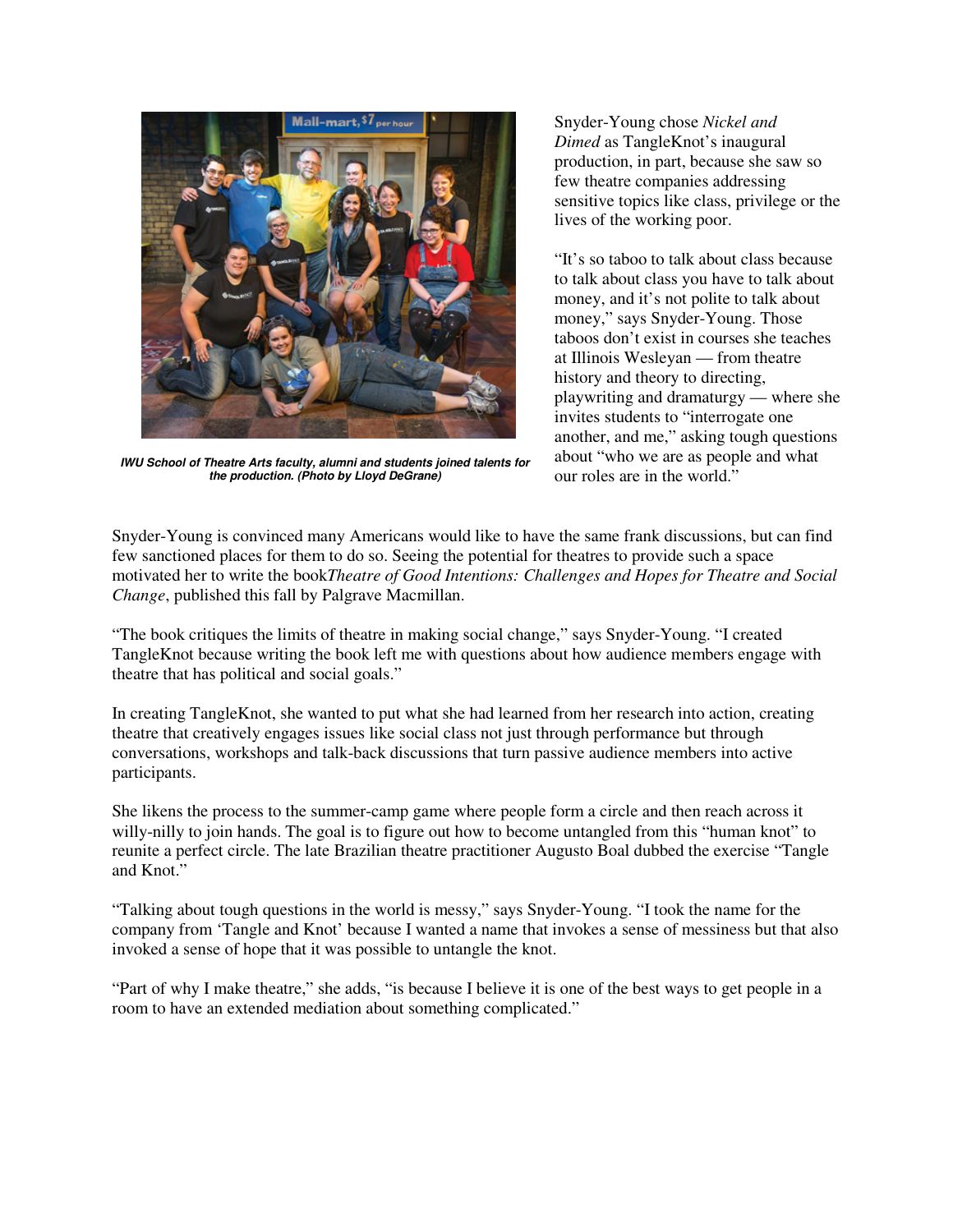The TangleKnot production even inspired theatre critics to depart from their traditional evaluations of performances and production to reflect on the tough questions being asked. In the *Chicago Theatre Review*, critic Eric Tengler reflected on the comments of one of the play's characters, a "goofily officious" megastore manager who "asks us to understand how a big retailer is able to offer us such low prices: since most of their costs are fixed, the only number left to squeeze is the cost of labor. Do you want low prices? Cheap labor makes them possible."

In his review, Tengler also noted that in "a surprising moment near the end of the first act, the entire ensemble breaks character and engages the audience in a discussion of fair pay for domestic workers."



**One topic raised by the play was whether low prices offered by mega-stores like the one depicted above were a fair exchange for low wages paid to employees.**

Dissolving the façade between actors and audience in a moment of shared social consciousness is exactly the kind of opportunity Snyder-Young hoped to create in establishing TangleKnot.

More than revealing the lives of the struggling working poor, Snyder-Young says she hoped the production encouraged people to think more about their own responsibility in creating an equitable society. Thanks in part to the Occupy Wall Street movement, more people are aware of the widening gap in income disparity in which the richest 1 percent earn almost 20 percent of all American household income.

While this "99 percent vs. 1 percent" dichotomy might seem like a force of unity between the middle class and working poor, "it can also mask a real privilege" held by middle-income earners, says Snyder-Young. "It's as though those of us in this lot can say, 'I'm not the 1 percent, so what responsibility do I have?"

Snyder-Young is the first to admit there are no easy answers to such questions, but feels it is her responsibility to create the opportunity for her students and audiences to discuss them.

Antonio M. Gracias '12 recalls classroom discussions his senior year when Snyder-Young first floated the idea of starting a nonprofit theatre company centered on social commentary.

"We were all really excited about maybe being a part of a company that was trying to get people thinking about how the world is now," says Gracias. "To me, that is what theatre is supposed to do in the first place."

Managing production of sound design, Gracias was one of several young alumni who Snyder-Young recruited to work on*Nickel and Dimed*. Others included Britnee Ruscitii '10 (assistant director), Zez W. Ready '11 (marketing consultant), Tristan Meredith '12 (lighting designer) Celeste V. Kelley '13 (costume designer), and art major Renee Schade '12, who created the show's publicity poster.

Snyder-Young says the alumni group represents "a very diverse class, with a wide array of interests, including a number of designers and a number of students who were interested in management."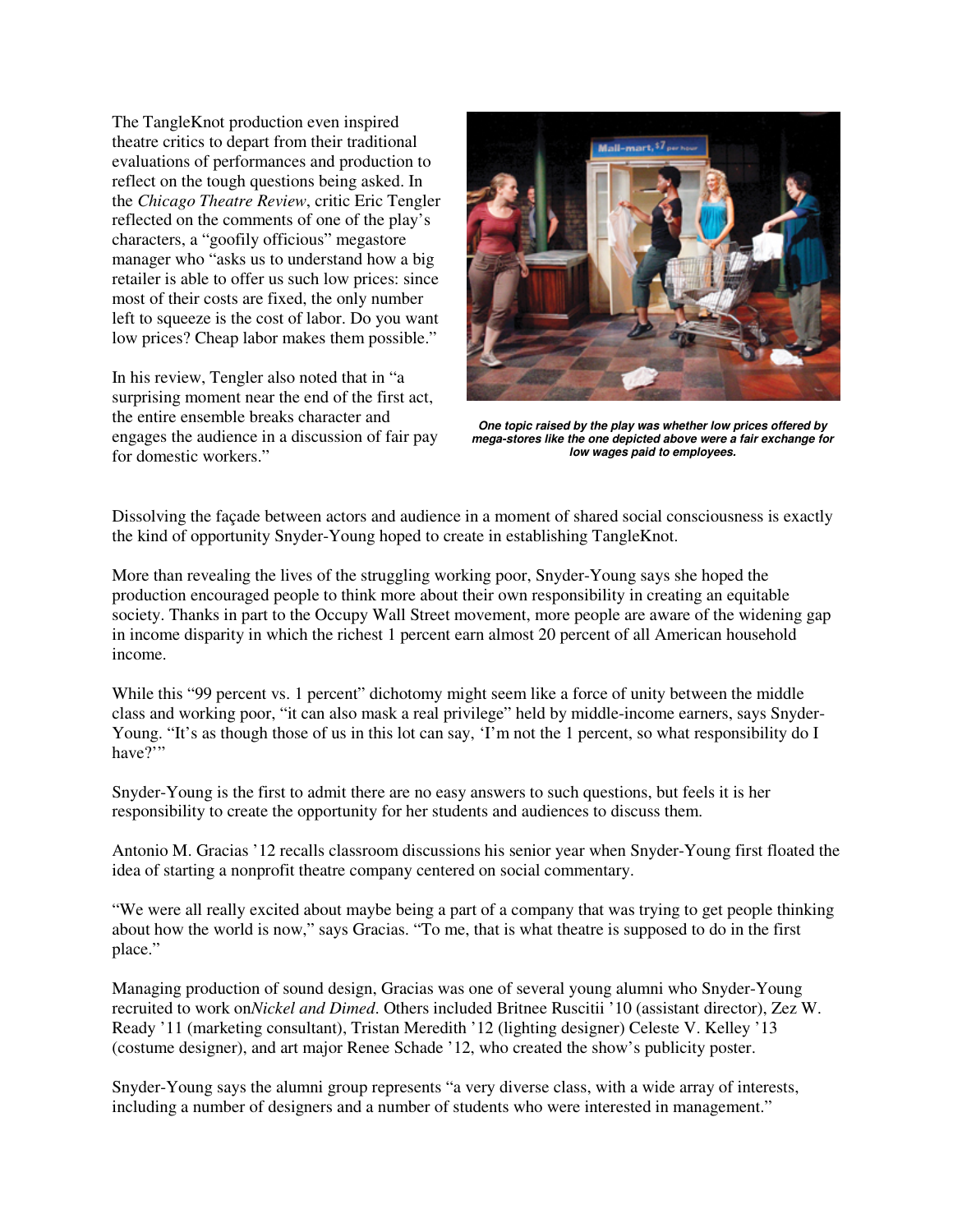Zez Ready is one of those future managers. Ready worked as operations manager for the Wilmette Theatre on Chicago's North Shore, so he knew how to use his media contacts to get reviewers for *Nickel and Dimed*, though it wasn't easy. "It's really difficult when you are a new, no-name company in a city where there are 280 registered nonprofits alone, not to mention the large companies with multi-million dollar budgets," says Ready, who double majored in marketing and theatre arts. He describes his job with TangleKnot and other companies as "taking care of the business to keep us afloat and in the black so the artists can focus on making their art."

The production was also assisted by several current students, including Chloe Bluml '14 (run crew and wardrobe assistant), Sarah Menke '15 (assistant stage manager and audience-outreach associate) and Aimee Patterson '14 (assistant lighting designer).



**School of Theatre Arts Director Curtis Trout, who designed the set, described working with students and alumni as "a blast." (Photo by Lloyd DeGrane)**

Snyder-Young says creating a collaborative team among the alumni, current students and faculty involved in *Nickel and Dimed*was notably smooth. "The Class of 2012 started college my first year as a faculty member," she says. "As a teacher, it is a tremendous privilege to get to work with them as adults. I had collaborators who already spoke my language."

Still, the switch from working with Snyder-Young and Trout as peers instead of teachers required some adjustments, especially for the students.

"Dani made it very clear from the beginning that, in this setting, she was our director and our artistic counterpart, not our professor," says Menke, who received an Eckley Summer Scholar fellowship to work on the production.

Trout counts among his proudest achievements the number of IWU design and technical theatre graduates who have moved fluidly from graduation into internship and staff positions at well-regarded theatres and other professional groups across the country. To actually work side-by-side with some of those alumni "was a real privilege," he says.

"It was just a blast to have this opportunity to work with the young alums who were only a year or two out of school, who have already found their path in Chicago to the point of recruiting their own assistants if they needed them," says Trout.

James Sikora also enjoyed his experience interacting with Wesleyan alumni through TangleKnot's *Nickel and Dimed*production. The longtime IWU sociology professor and Action Research Center co-developer led a post-play discussion as part of a sold-out event for Wesleyan alumni in July.

Sikora says he didn't come in with a set agenda for the discussion, but as he led an examination of issues raised by the play with alumni, faculty and others, he was moved by the emotions that were expressed.